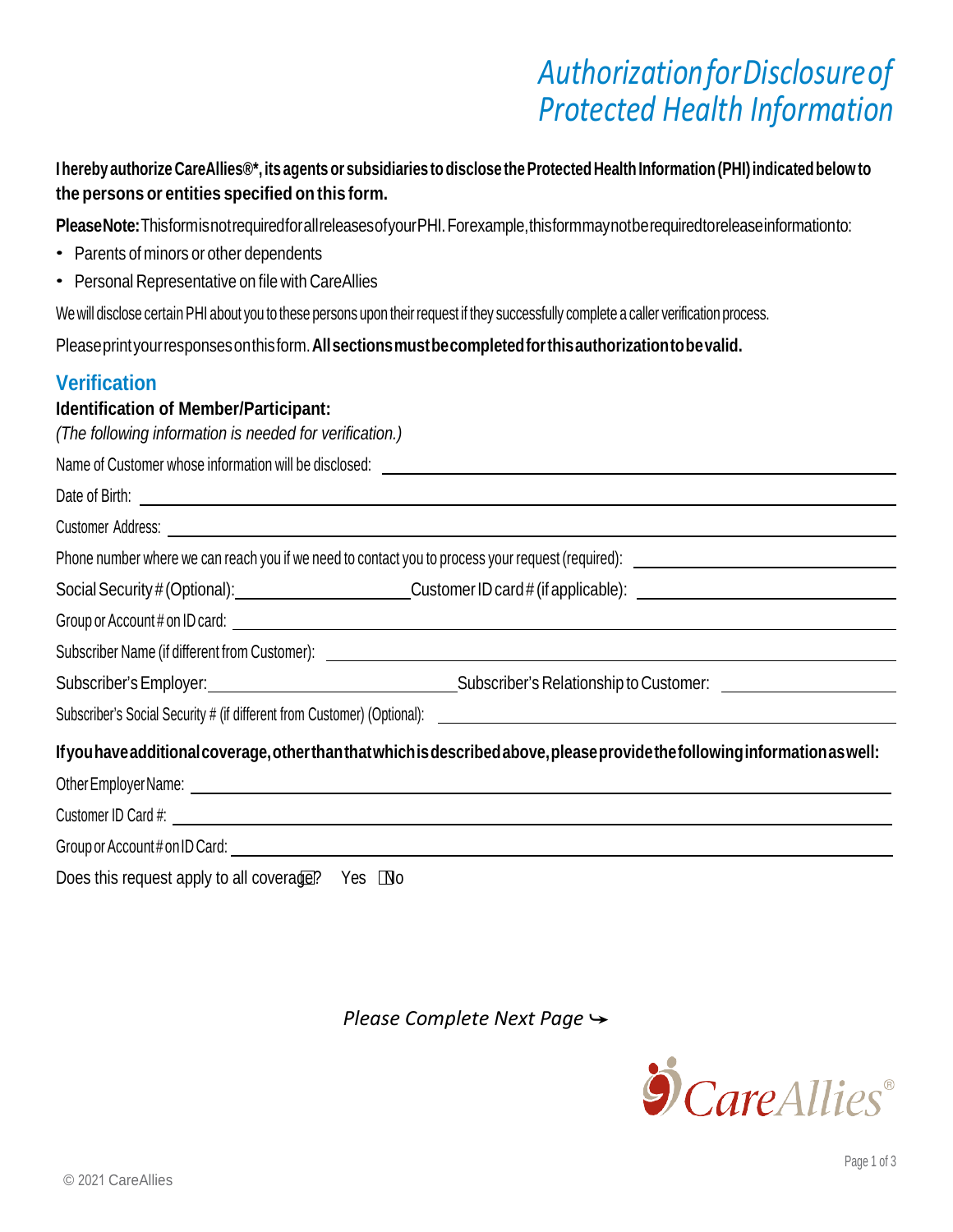### **Description of Information to be Released**

Please indicate what information you wish to release by checking one or more of the boxes below. If you wish to grant limited access (i.e., specific dates of service, specific case management issues, etc.), please specify that in the space provided.

| $\mathbb{R}$ |                  |
|--------------|------------------|
|              |                  |
|              |                  |
|              | Case Management: |
|              | $\Box$ Other:    |

Unless otherwise indicated, my authorization includes the release of the following: *(Please strike through those you wish to exclude, if any):*

- Diagnosis and/or treatment for alcoholism and/or drug abuse or dependency
- Diagnosis and/or treatment of mental illness
- HIV antibody test results and/or AIDS diagnosis and treatment
- Genetic testing information

*OklahomaResidents – The information authorizedforrelease may includerecords concerning a communicable or venereal disease, which may include,butarenotlimitedto,diseasessuchashepatitis,syphilis,gonorrheaandHIV/AIDS. YoumayhaveadditionalprotectionsunderSection 1-502.2 of theOklahomaStatutes if this type of information is to be released.*

### **Entity or Person Authorized to Receive Information:**

| Name: | Company<br>(if applicable): |
|-------|-----------------------------|
|       |                             |

Address of Individual or Company authorized to receive the information:

#### **Purpose of this release of information:**

 $\Box$  At the request of the individual

□ Other(pleasedescribe) \_\_\_\_\_\_\_\_\_\_

Iftheexpirationdateisomittedfromthisform,yourauthorizationwillexpireafteroneyearand a newauthorizationwillneedtobesubmittedat that time.

### **Expiration of Authorization:**

This authorization expires:

(date or event).

If you state an event rather than a specific date, it will be necessary for you to submit a revocation form when the event occurs.

*Note for Customers in the following states: If you live in Arizona, California, Georgia, Illinois, Massachusetts, Montana or Minnesota, your*  authorization will be valid for no more than one year. Authorizations signed by Virginia residents will be valid for no more than two years. Customers living in those states who seek to authorize disclosure of their personal information for a longer period will have to submit a new authorization at the *time that this authorization expires.*

*Please Complete Next Page →*